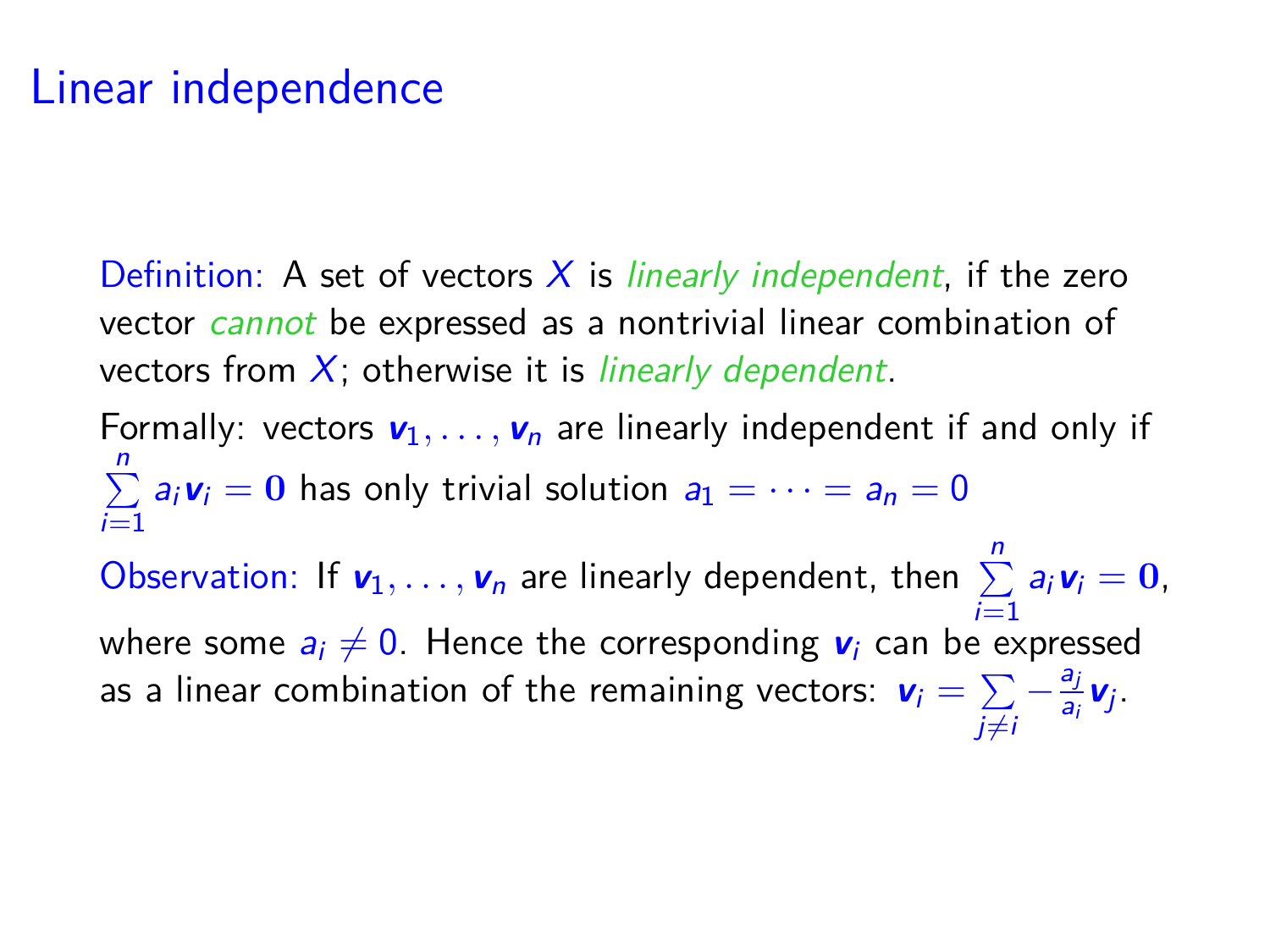# **Examples**

- $\triangleright$  When **0** ∈ X then X is linearly dependent as  $1 \cdot 0 = 0$  is a nontrivial linear combination.
- $\triangleright$  Rows or columns of  $I_n$  are linearly independent.
- $\triangleright$  Rows of a matrix in row echelon form are linearly independent.
- In  $\mathbb{R}^2$ :  $X = \{v\}$  is linearly independent iff  $v \neq 0$ ; The set  $Y = \{u, v\}$  is linearly independent iff the line determined by **u** and **v** does not contain the origin. Any  $Z$  of size at least three is linearly dependent.
- $\blacktriangleright$  In the vector space of real polynomials, the infinite set  $\{x^0, x^1, x^2, \dots\}$  is linearly independent.
- $\blacktriangleright$  The empty set is linearly independent.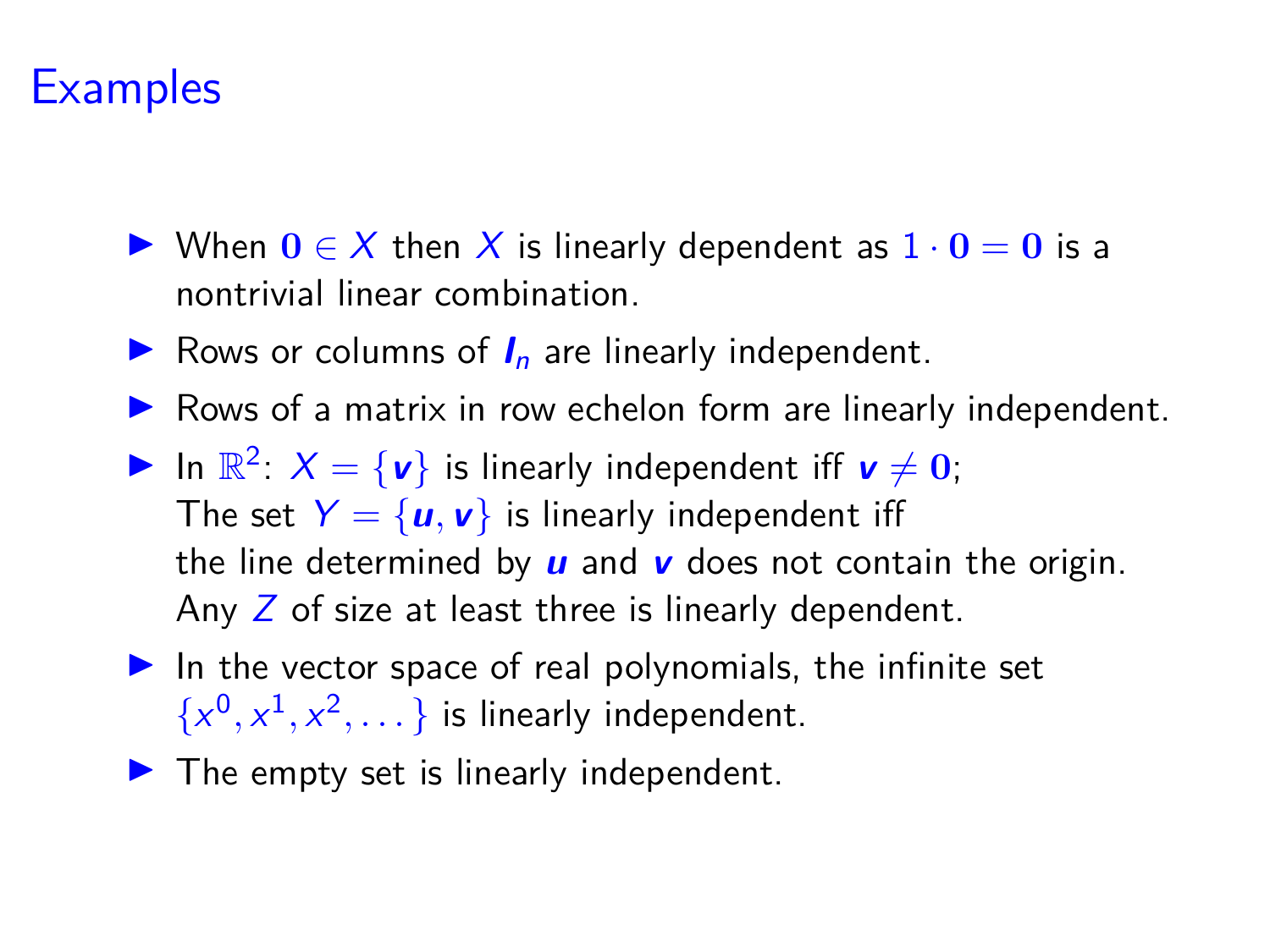#### Two distinct tests of linear independence in  $\mathbb{K}^n$

Is the following set  $X$  linearly independent in  $\mathbb{Z}_5^4$ ?  $X = \{ (2, 1, 0, 3)^T, (4, 3, 1, 4)^T, (0, 2, 2, 1)^T, (3, 4, 1, 0)^T, (0, 2, 2, 2)^T \}$ 

a) By using the fact that elementary operations do not modify the row space:

|  |  | $(2 \t1 \t0 \t3)$                             |                                                                                                            |  | $(2 \t1 \t0 \t3)$                             |
|--|--|-----------------------------------------------|------------------------------------------------------------------------------------------------------------|--|-----------------------------------------------|
|  |  | $\begin{bmatrix} 4 & 3 & 1 & 4 \end{bmatrix}$ |                                                                                                            |  | $\begin{bmatrix} 0 & 1 & 1 & 3 \end{bmatrix}$ |
|  |  |                                               | $\begin{bmatrix} 0 & 2 & 2 & 1 \end{bmatrix} \sim \cdots \sim \begin{bmatrix} 0 & 0 & 1 & 3 \end{bmatrix}$ |  |                                               |
|  |  | 3410                                          |                                                                                                            |  | $\begin{bmatrix} 0 & 0 & 0 & 1 \end{bmatrix}$ |
|  |  | $\begin{pmatrix} 0 & 2 & 2 & 2 \end{pmatrix}$ |                                                                                                            |  | $\begin{pmatrix} 0 & 0 & 0 & 0 \end{pmatrix}$ |

We have obtained the zero row. In other words,

the zero vector can be obtained as a nontrivial linear combination, hence  $X$  is linearly dependent.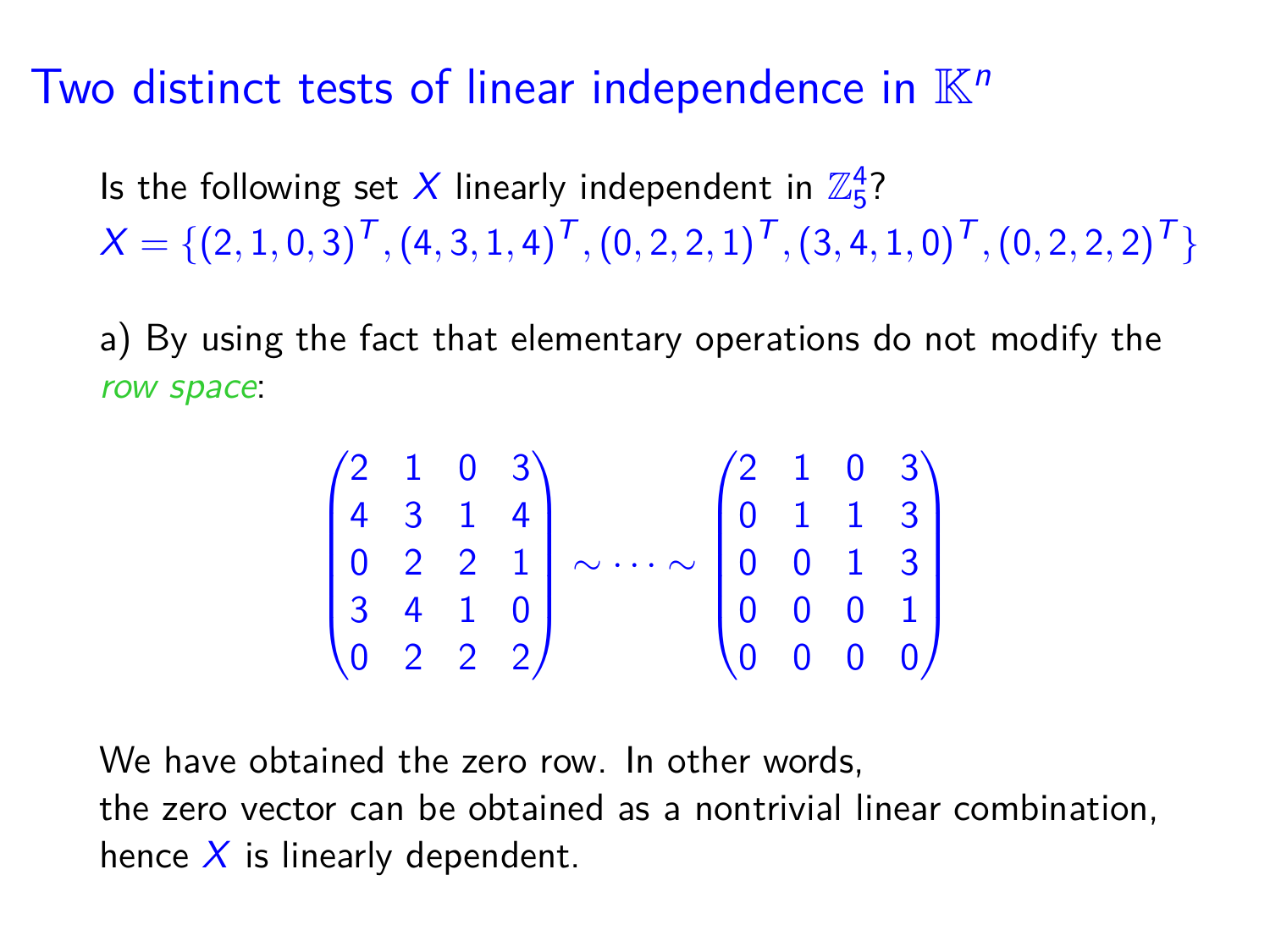b) By finding a nontrivial solution of  $a_1v_1 + \cdots + a_nv_n = 0$ . We obtain a homogeneous system with the matrix:

$$
\begin{pmatrix} 2 & 4 & 0 & 3 & 0 \\ 1 & 3 & 2 & 4 & 2 \\ 0 & 1 & 2 & 1 & 2 \\ 3 & 4 & 1 & 0 & 2 \end{pmatrix} \sim \cdots \sim \begin{pmatrix} 2 & 4 & 0 & 3 & 0 \\ 0 & 1 & 2 & 0 & 2 \\ 0 & 0 & 0 & 1 & 2 \\ 0 & 0 & 0 & 0 & 1 \end{pmatrix}
$$

The resulting matrix contains at least one free variable:  $a_3$ . Hence the system has also a nontrivial solution, e.g.:

 $4(2, 1, 0, 3)^T + 3(4, 3, 1, 4)^T + (0, 2, 2, 1)^T = 0$ 

Consequently,  $X$  is linearly dependent.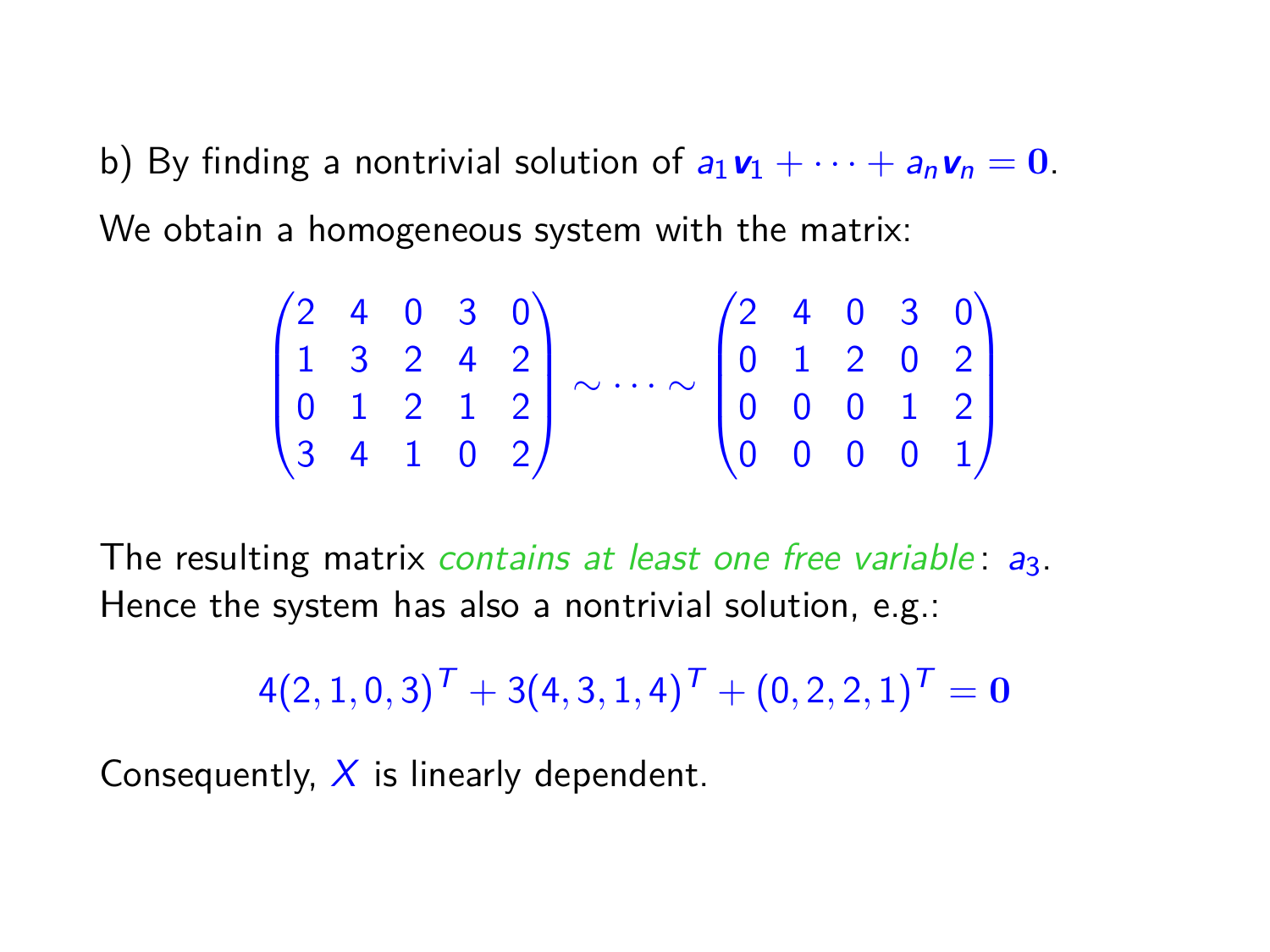### **Properties**

Observation: If X is linearly independent and  $Y \subseteq X$ then  $Y$  is linearly independent.

Observation: If Y is linearly dependent and  $Y \subseteq X$ then  $X$  is linearly dependent.

Observation: A set  $X$  is linearly independent if and only if  $\forall v \in X : v \notin \mathcal{L}(X \setminus v)$ .

Proof:  $\mathbf{v} \in \mathcal{L}(X \setminus \mathbf{v}) \Leftrightarrow \mathbf{v} = \sum^{n}$  $\sum_{i=1}$   $a_i$ **v**<sub>i</sub> where **v**<sub>1</sub>, ..., **v**<sub>n</sub>  $\in X \setminus V$ .

Proposition: If Y is finite generating set of a space V and X is linearly independent in V, then  $|X| \leq |Y|$ .

Proof: By contradiction. Assume that  $Y = \{v_1, \ldots, v_n\}$ . Choose distinct  $u_1, \ldots, u_{n+1} \in X$ . Express each  $u_i$  as  $u_i = \sum^{n}$  $\sum_{j=1}$   $a_{i,j}$ **v**<sub>j</sub>.

The corresponding matrix **A** has  $n + 1$  rows and n columns, hence some row is a linear combination of the others. This combination yields also linear dependence of  $u_1, \ldots, u_{n+1}$ .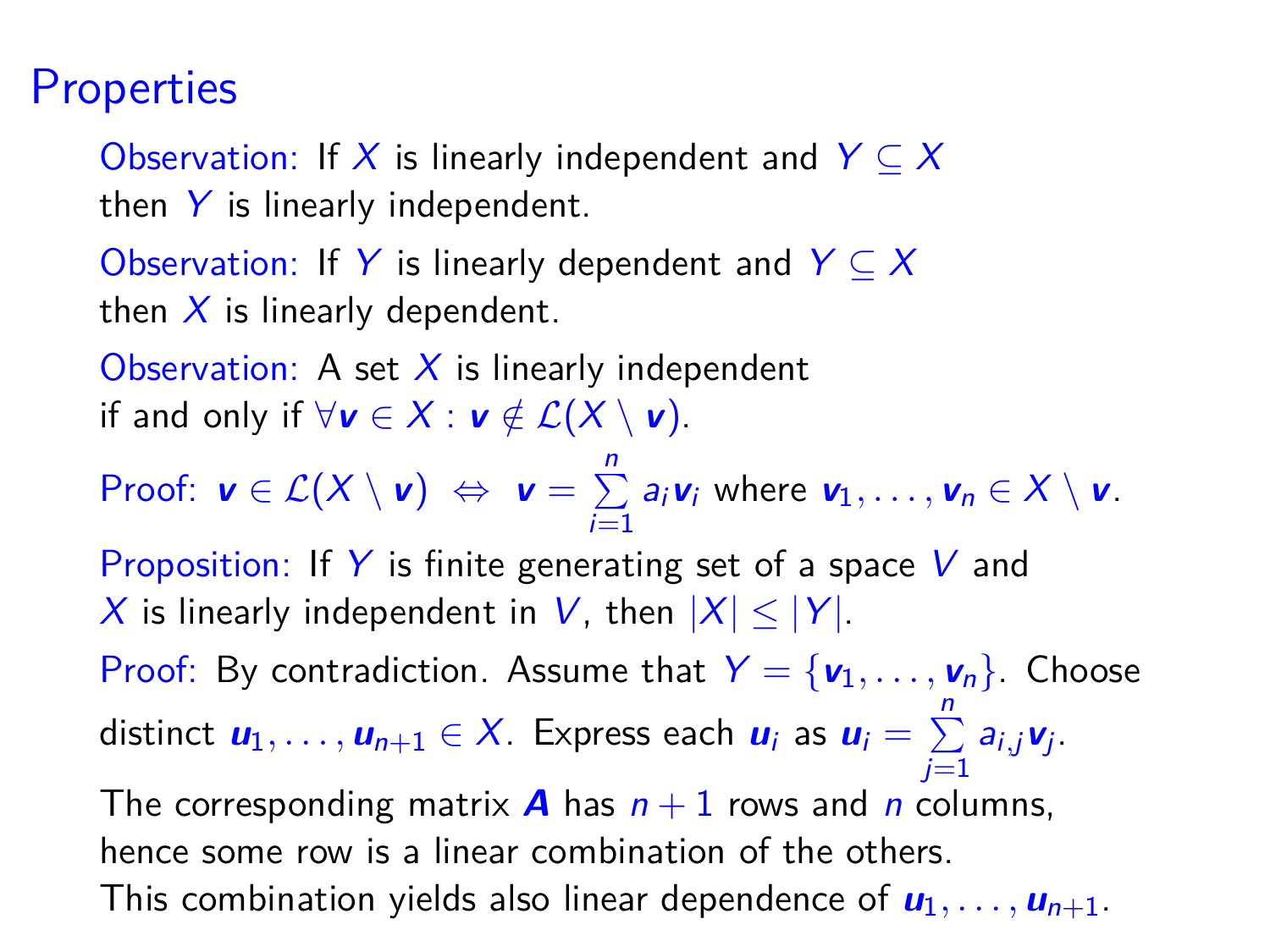### **Properties**

Observation: If X is linearly independent and  $Y \subseteq X$ then  $Y$  is linearly independent.

Observation: If Y is linearly dependent and  $Y \subseteq X$ then  $X$  is linearly dependent.

Observation: A set  $X$  is linearly independent if and only if  $\forall v \in X : v \notin \mathcal{L}(X \setminus v)$ .

Proof:  $\mathbf{v} \in \mathcal{L}(X \setminus \mathbf{v}) \Leftrightarrow \mathbf{v} = \sum^{n}$  $\sum_{i=1}$   $a_i$ **v**<sub>i</sub> where **v**<sub>1</sub>, ..., **v**<sub>n</sub>  $\in X \setminus V$ .

Proposition: If Y is finite generating set of a space V and X is linearly independent in V, then  $|X| \leq |Y|$ .

Proof: By contradiction. Assume that  $Y = \{v_1, \ldots, v_n\}$ . Choose distinct  $u_1, \ldots, u_{n+1} \in X$ . Express each  $u_i$  as  $u_i = \sum_{i=1}^{n} u_i$  $\sum_{j=1}$   $a_{i,j}$ **v**<sub>j</sub>.  $\mathsf{Formally: }~\exists \boldsymbol{b}=(b_1,\ldots,b_{n+1})^\mathcal{T}\in \mathbb{K}^{n+1}\colon \boldsymbol{b}^\mathcal{T}\boldsymbol{A}=\boldsymbol{0}^\mathcal{T}\Rightarrow$  $\sum_{n=1}^{n+1}$  $\sum_{i=1}^{n+1} b_i \mathbf{u}_i = \sum_{i=1}^{n+1}$  $\sum_{i=1}^{n+1} b_i \sum_{j=1}^{n}$  $\sum_{j=1}^n a_{i,j} \mathbf{v}_j = \sum_{j=1}^n$  $j=1$  $\left(\begin{array}{c} n+1 \\ \sum \end{array}\right)$  $\sum_{i=1} b_i a_{i,j}$  $\setminus$  $\mathbf{v}_j = \sum_{i=1}^{n}$  $\sum\limits_{j=1}^{\infty}0\mathbf{v}_j=\mathbf{0}$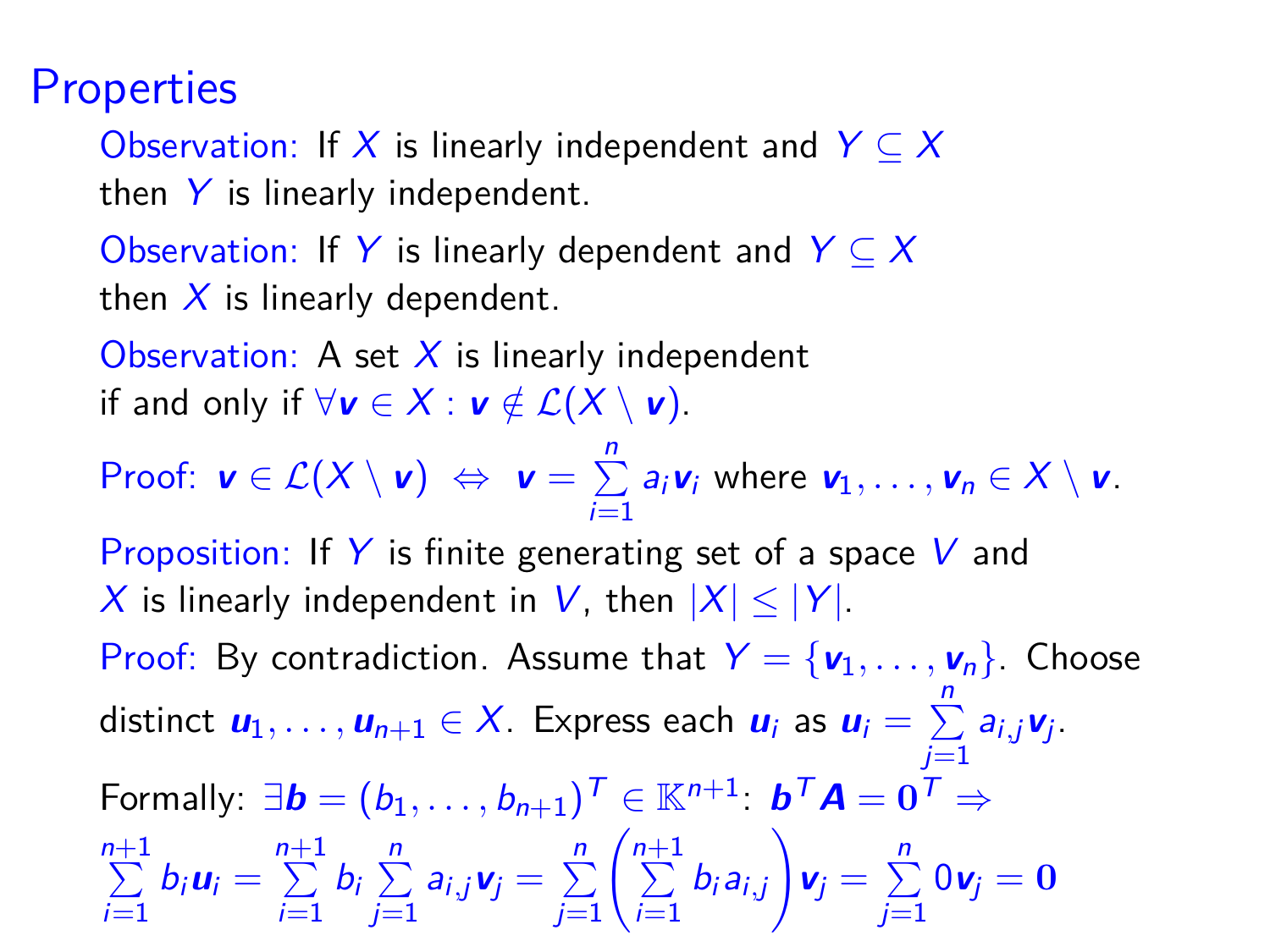#### Basis

Definition: A *basis* of a vector space  $V$  is a linearly independent set  $X$  that generates  $V$ .

Why is the concept of a basis so important?

- $\blacktriangleright$   $\mathcal{L}(X) = V$  imply that every vector of V is a linear combination of vectors of the basis  $X$
- $\blacktriangleright$  X is linearly independent, hence the above linear combination is *unique* for each vector of  $V$ .

Proof: If X is linearly independent and  $\bm{u} = \sum^{n}$  $\sum_{i=1}^n a_i \mathbf{v}_i = \sum_{i=1}^n$  $\sum\limits_{i=1}^{\infty} b_i \mathbf{v}_i$  then  $\mathbf{0} = \mathbf{u} - \mathbf{u} = \sum_{n=1}^{n}$  $\sum_{i=1}$  $(a_i - b_i) \mathbf{v}_i \Rightarrow \forall i : a_i = b_i.$ 

Definition: Let  $X = (\mathbf{v}_1, \dots, \mathbf{v}_n)$  be an ordered basis of a vector space V over K. The *coordinate vector* of  $u \in V$  with respect to the basis X is  $[\textbf{\textit{u}}]_X = (a_1, \ldots, a_n)^T \in \mathbb{K}^n$  where  $\textbf{\textit{u}} = \sum^n$  $\sum_{i=1}$   $a_i$ **v**<sub>i</sub>.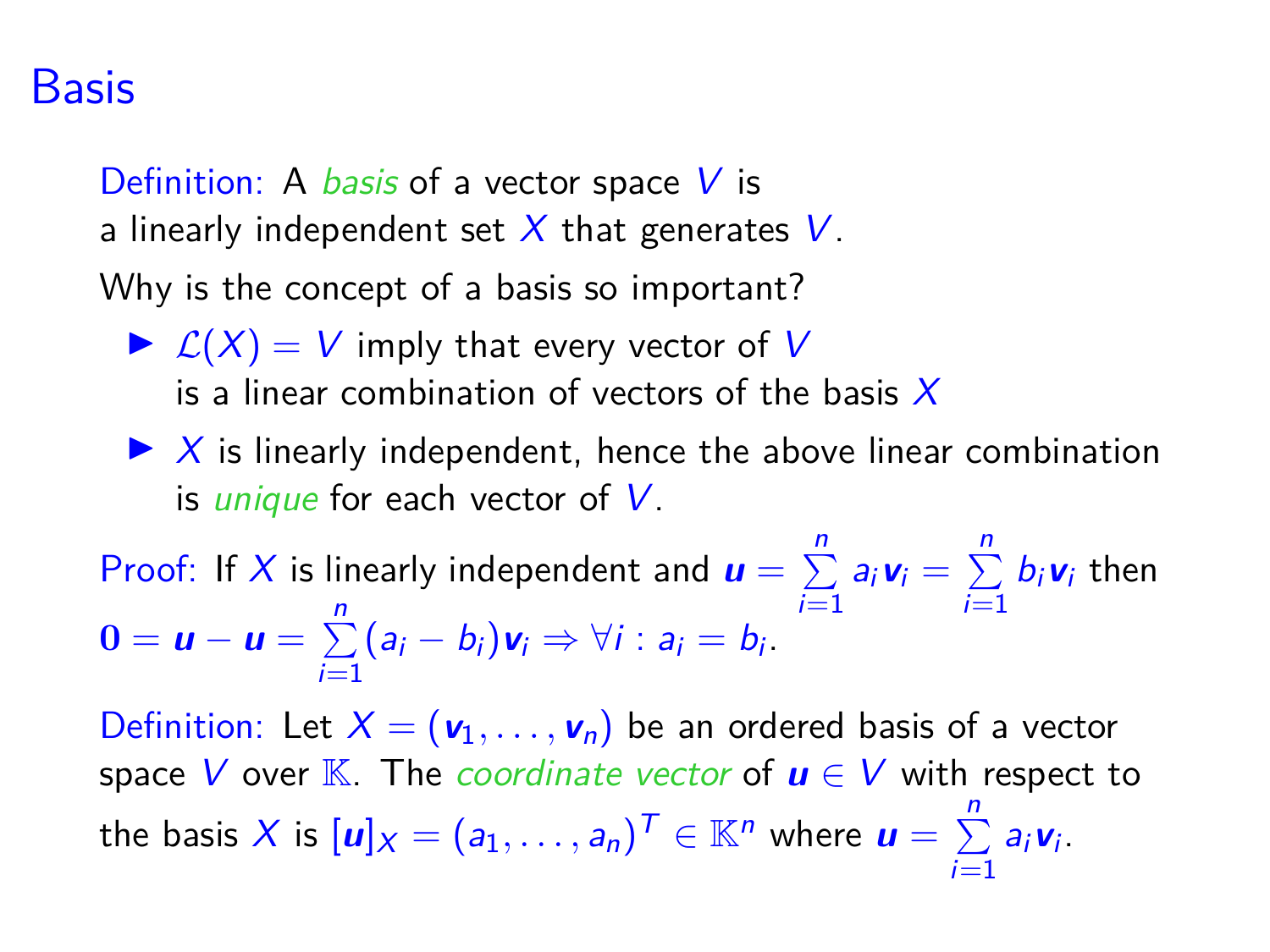### **Examples**

- In the arithmetic vector space  $\mathbb{K}^n$  the columns  $e_1, \ldots, e_n$  of  $I_n$ form the so called *standard basis*  $K$  (aka canonical or natural).
- $\blacktriangleright$  In  $\mathbb{R}^2$ , a set  $X = {\mathbf{v}_1, \mathbf{v}_2}$  is a basis iff the line determined by  $v_1$  and  $v_2$  does not contain the origin.
- $\blacktriangleright$  In the vector space of real polynomials, the infinite set  $\{x^0, x^1, x^2, \dots\}$  is an infinite basis.
- In the vector space  $V = \mathcal{P}(X)$  over  $\mathbb{Z}_2$ the single-element sets form a basis.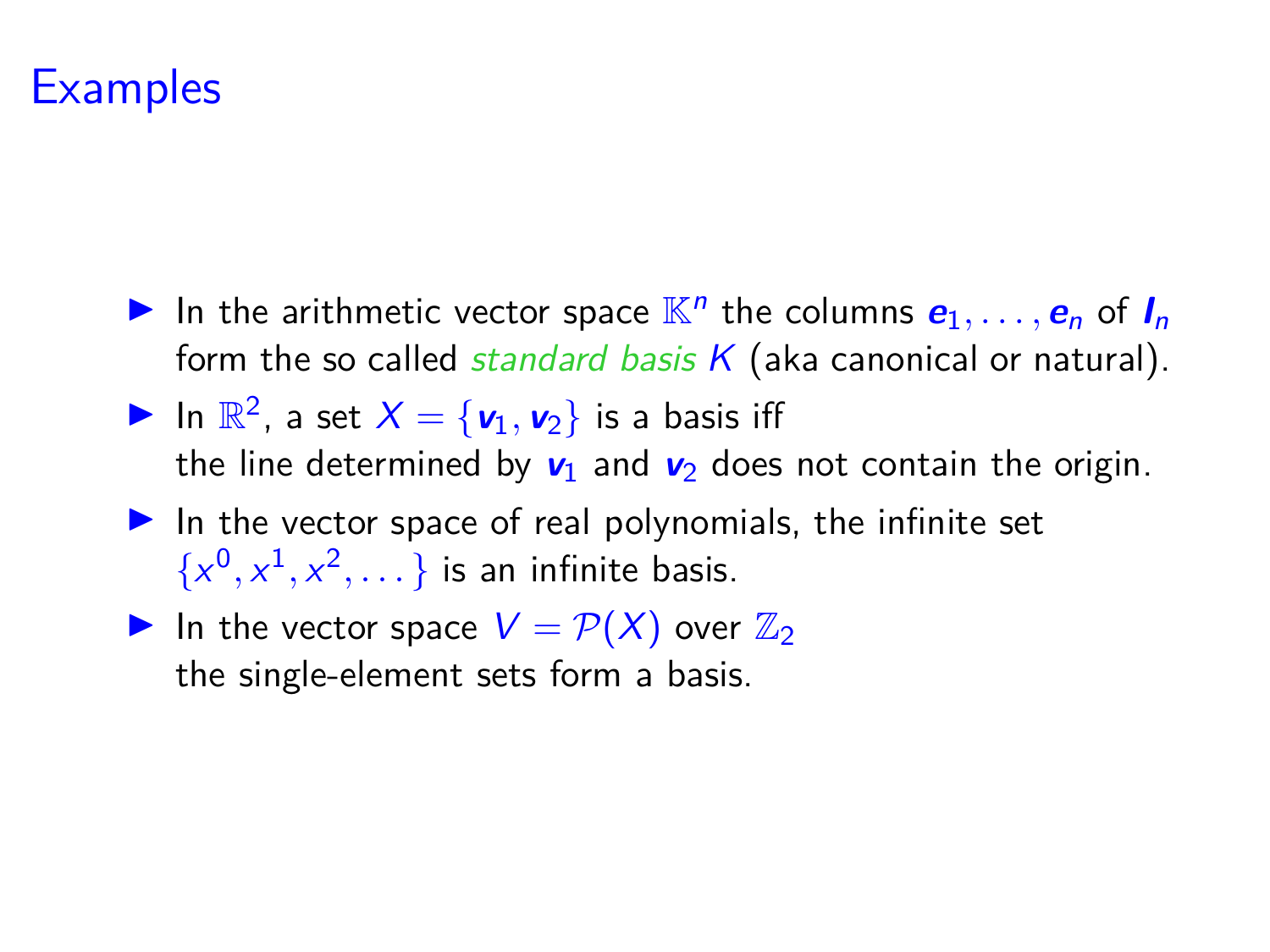#### Distinct ways to describe a vector space

Let  $V = \{(0,0,0,0)^T, (0,1,2,1)^T, (0,2,1,2)^T, (1,0,1,0)^T,$  $(1,1,0,1)^T$ ,  $(1,2,2,2)^T$ ,  $(2,0,2,0)^T$ ,  $(2,1,1,1)^T$ ,  $(2,2,0,2)^T$ , } be a space of arithmetic vectors over  $\mathbb{Z}_3$ .

(These vectors viewed as  $4$ -letter words over a  $3$ -letter alphabet have the property that any two words differ in at least two symbols. Similar sets could be used to design error-correcting codes.)

Could V be described more efficiently than by the list of 9 values?

We may observe that these vectors are dependent, e.g.  $(0,0,0,0)^T$ ,  $(2,1,1,1)^T = (2,0,2,0)^T + (0,2,1,2)^T$  or  $(2,0,2,0)^T = 2 \cdot (1,0,1,0)^T$ .

Repetitive removal of dependent vectors leads to a subset which is independent but still generates the entire  $V$ .

Namely,  $V$  could be generated just by two vectors, e.g.  $(0,1,2,1)^{\text{T}}$ , and  $(1,0,1,0)^{\text{T}}$ . 0000 0121 0212 1010 1101 1222 2020 2111 2202

Also, each vector of  $V$  is a *unique* linear combination of these two!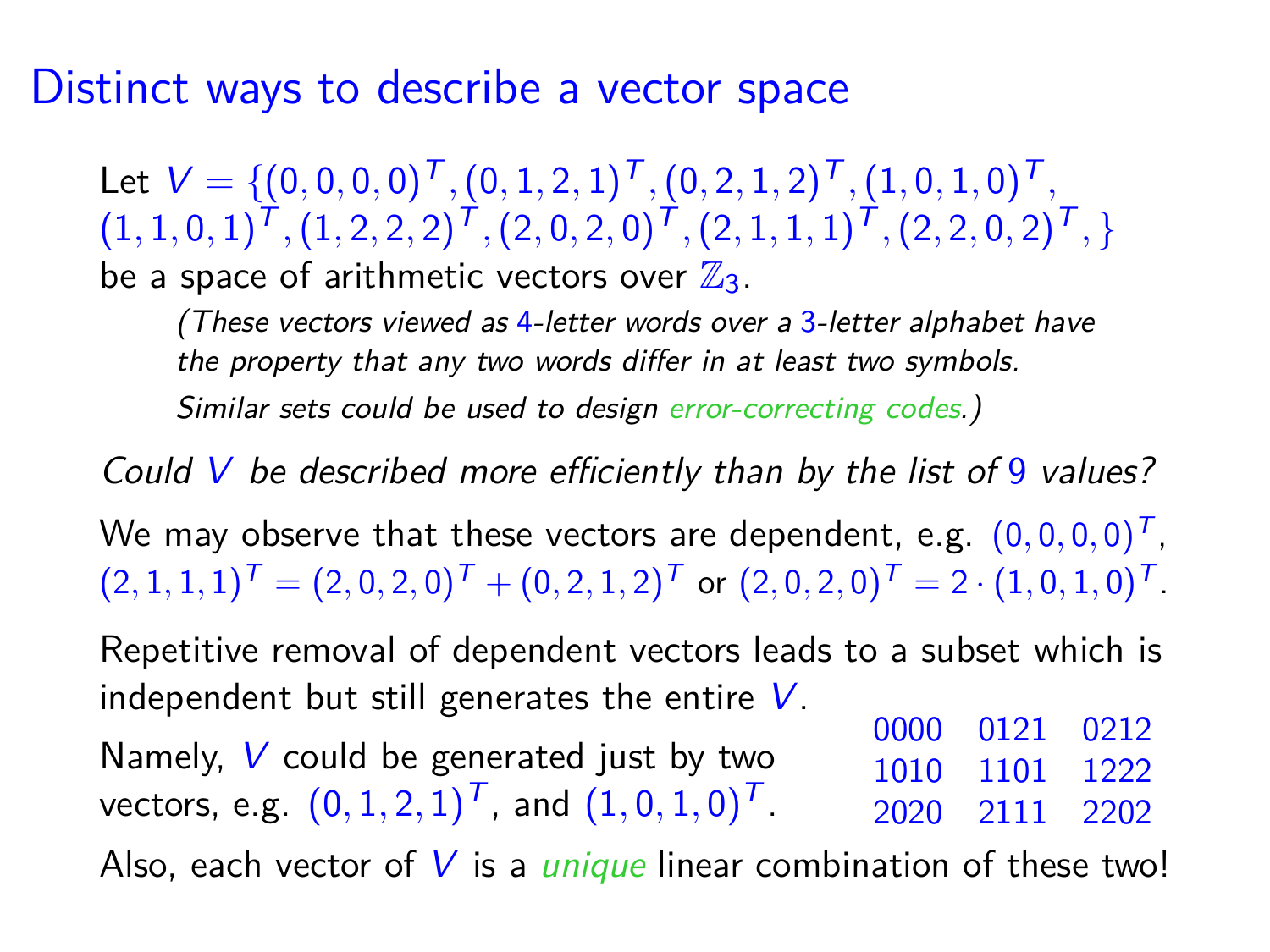#### Coordinates of a vector with respect to different bases

The coordinates of  *with respect to the standard basis*  $K = {\bf e}_1, {\bf e}_2$   $= \{ (1, 0)^T, (0, 1)^T \}$  are:  ${\bf u} = [{\bf u}]_K = (3, 5)^T$ .

With respect to another basis  $X = \{(3,1)^{\textsf{T}}, (-1,1)^{\textsf{T}}\}$  , the same vector has the coordinates:  $[u]_X = (2, 3)^T$ .

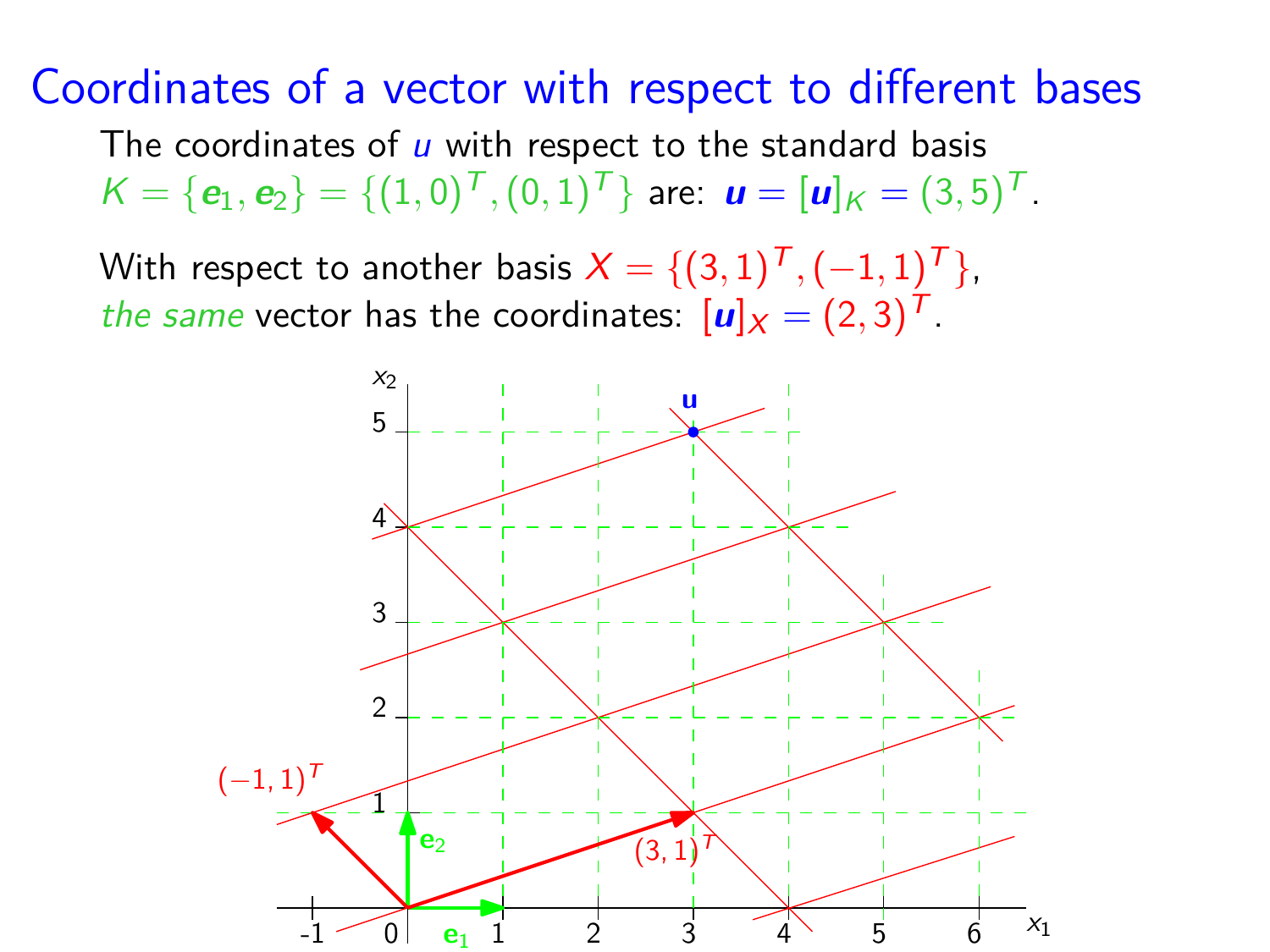#### Existence of a basis

Observation: If  $\mathcal{L}(X) = V$  and  $\forall v \in X : v \notin \mathcal{L}(X \setminus v)$ then  $X$  is a basis of  $V$ .

Corollary: Every finite generating set  $Y$  of a vector space V contains a basis  $X$  as a subset.

Proof: First set  $X = Y$ . Then iteratively test all  $v \in X$  whether  $v \in \mathcal{L}(X \setminus v)$ . If so then remove v from X.

Theorem: Every vector space has a basis.

. . . for finitely generated it is proven above, for infinitely generated we omit a proof — it is equivalent with the axiom of choice.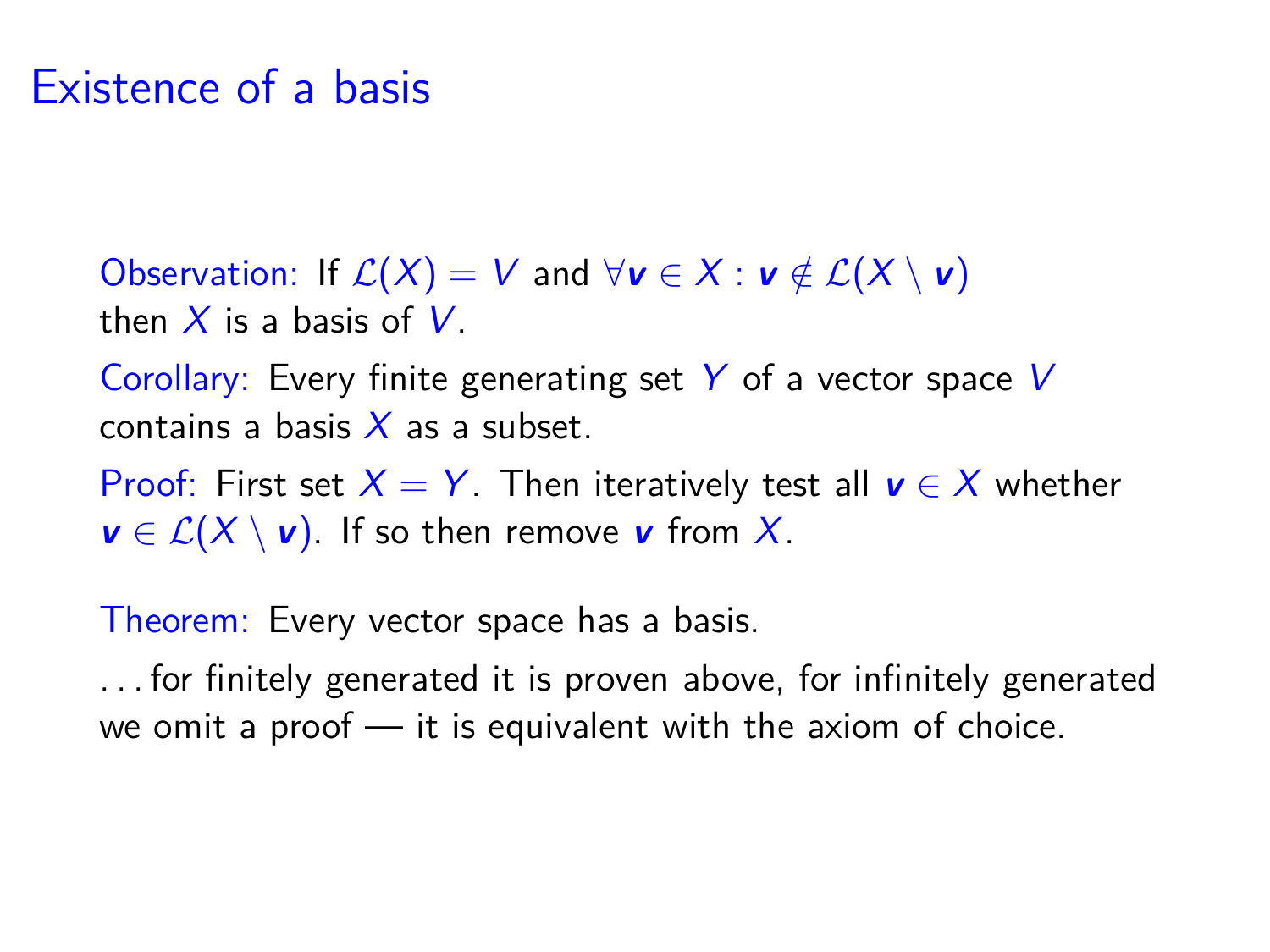#### Exchange lemma

Lemma: Let Y generate a vector space V over  $K$ . If for a vector *u* ∈ *V* exist  $\mathbf{v}_1$ ...,  $\mathbf{v}_n$  ∈ *Y* and  $a_1$ ,...,  $a_n$  ∈ **K** such that  $\mathbf{u} = \sum_{n=1}^{n}$  $\sum_{i=1}$  a<sub>i</sub>**v**<sub>i</sub>, where a<sub>i</sub> ≠ 0 for some *i*, then  $\mathcal{L}((Y \setminus \mathbf{v}_i) \cup \mathbf{u}) = V$ 

Proof: 
$$
\mathbf{u} = a_1 \mathbf{v}_1 + \cdots + a_i \mathbf{v}_i + \cdots + a_n \mathbf{v}_n \Rightarrow \mathbf{v}_i = \frac{1}{a_i} \Big( \mathbf{u} - \sum_{j \neq i} a_j \mathbf{v}_j \Big).
$$

We can write any  $w \in V$  as a linear combination of elements from Y and if  $v_i$  occurs in this combination, we substitute the above expression for **v**<sup>i</sup> . This way we get **w** as a linear combination of elements from  $(Y \setminus v_i) \cup u$ .

In the finite case, if  $Y = {\bf{v}_1, ..., v_n}$  and  $\mathbf{w} = \sum^n$  $\sum\limits_{j=1}^{\mathcal{D}}b_j\textbf{v}_j$ 

we get  $\mathbf{w} = \frac{b_i}{2}$  $\frac{b_i}{a_i}$ **u** +  $\sum_{i \neq i}$ j≠i  $\left(b_j-\frac{\mathsf{a}_j\mathsf{b}_j}{\mathsf{a}_i}\right)$ ai **v**j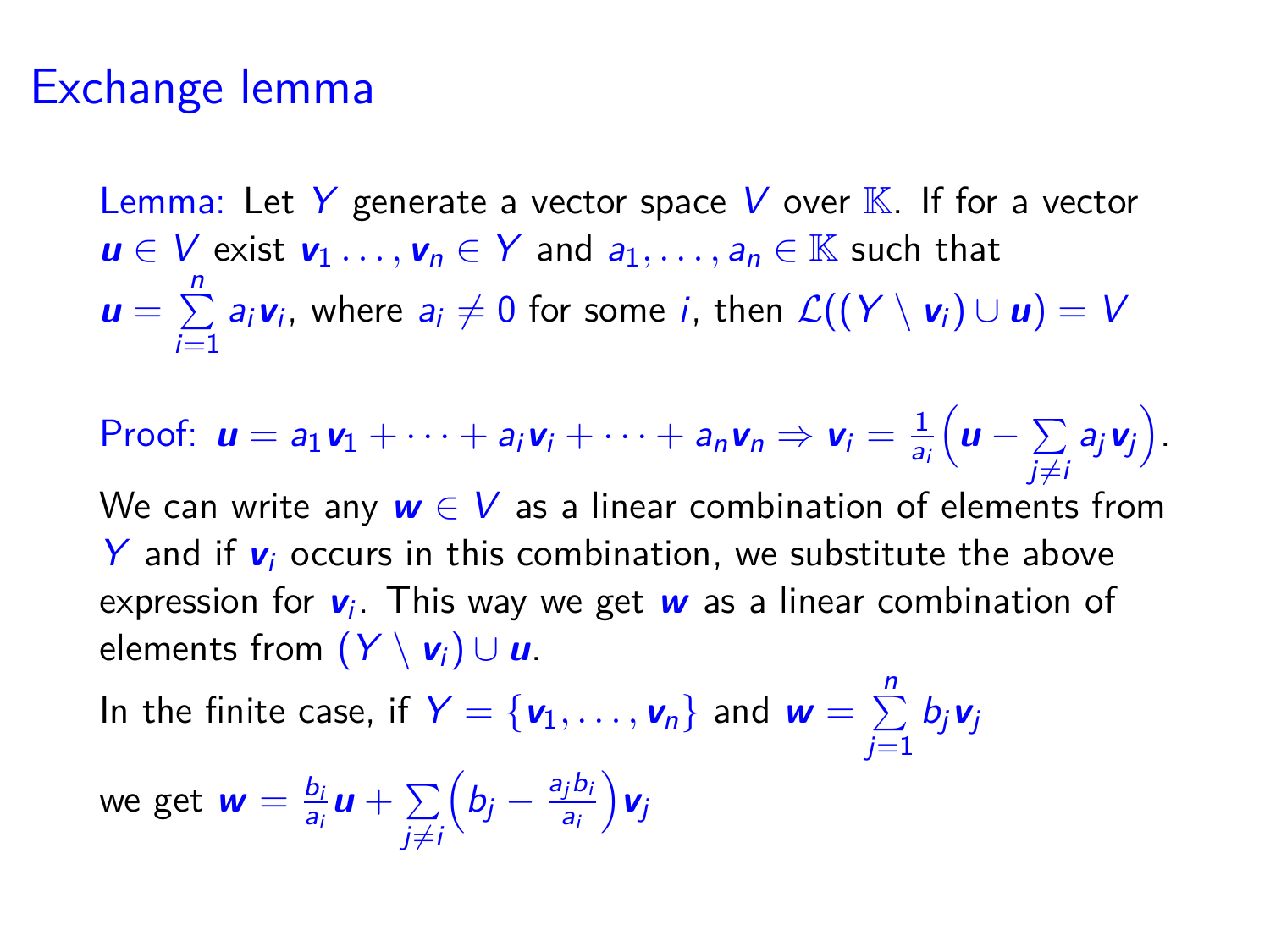# Example in  $\mathbb{R}^3$

Given a system of generators  $X = \{v_1, \ldots, v_4\} = \{(1, 0, 0)^T, (0, 1, 0)^T, (0, 0, 1)^T, (1, 1, 0)^T\}$ and vectors  $\bm{u} = (1,1,1)^{\mathsf{T}}$ ,  $\bm{u}' = (2,1,0)^{\mathsf{T}}$ .

If we express:  $(1,1,1)^{\mathsf{T}} = (1,0,0)^{\mathsf{T}} + (0,1,0)^{\mathsf{T}} + (0,0,1)^{\mathsf{T}}$  , we see that **u** could be exchanged with any of  $v_1$ ,  $v_2$  or  $v_3$ .

Similarly, if we express:  $(1,1,1)^T = (1,1,0)^T + (0,0,1)^T$ , we see that **u** could also be exchanged with **v**4.

On the other hand, any combination  $a_1$ **v**<sub>1</sub> +  $\cdots$  +  $a_4$ **v**<sub>4</sub> =  $(a_1 + a_4, a_2 + a_4, a_3)^T$  has the third component zero if and only if  $a_3 = 0$ .

Evidently, *u*' cannot be expressed as a linear combination, where  $a_3$  is nonzero. Hence  $u'$  cannot be exchanged with  $v_3$  to obtain a system of generators.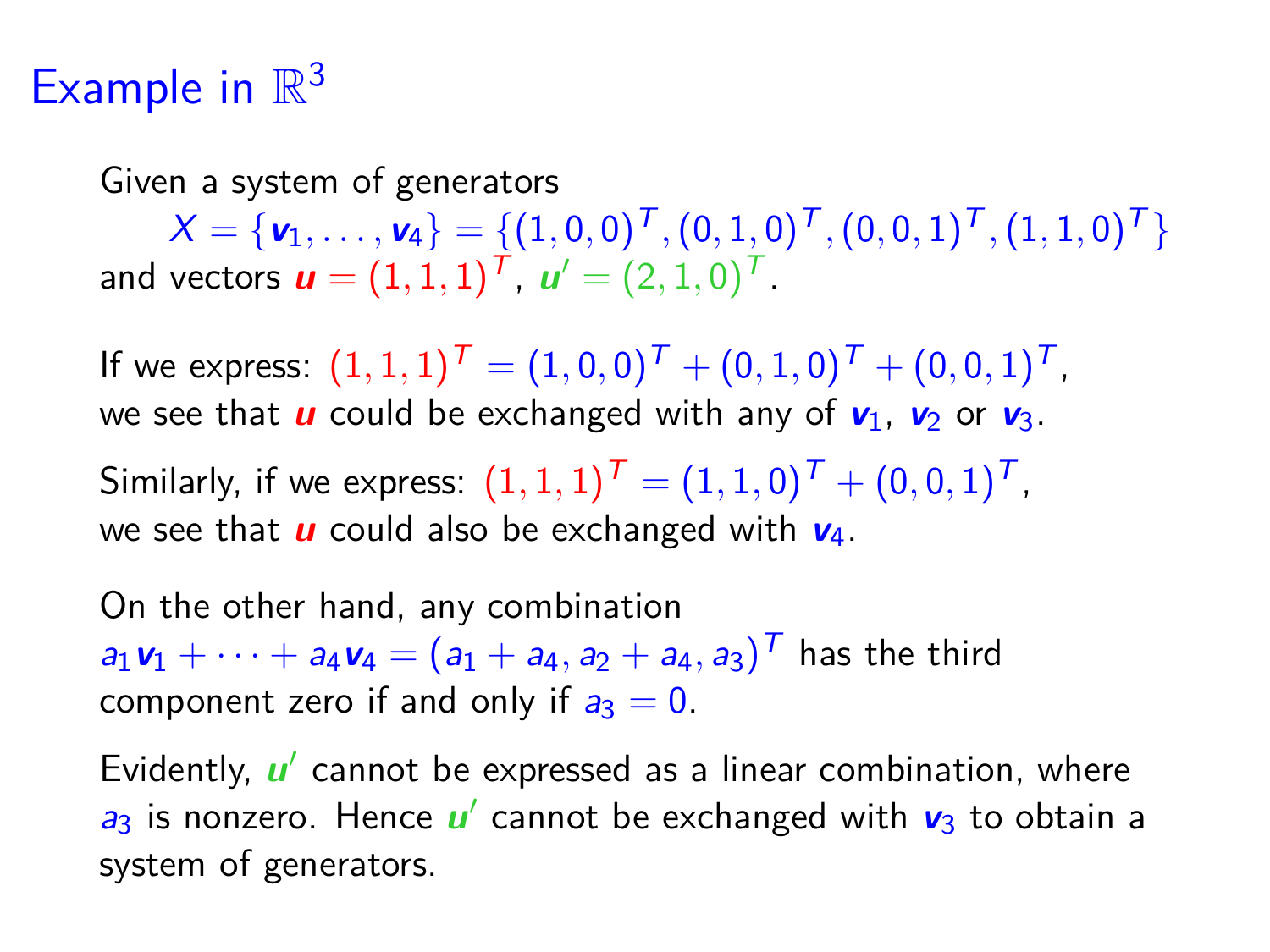#### Steinitz exchange theorem

Lemma: Let Y generate a vector space V over  $\mathbb{K}$ . If for a vector *u* ∈ *V* exist  $\mathbf{v}_1$ ...,  $\mathbf{v}_n$  ∈ Y and  $a_1$ ,...,  $a_n$  ∈ K such that  $\mathbf{u} = \sum_{n=1}^{n}$  $\sum_{i=1}$  a<sub>i</sub>**v**<sub>i</sub>, where a<sub>i</sub> ≠ 0 for some *i*, then  $\mathcal{L}((Y \setminus \mathbf{v}_i) \cup \mathbf{u}) = V$ Theorem: Let Y be a *finite* generating set of a vector space V and X be linearly independent in  $V$ . Then there exists Z such that:  $\triangleright$   $\mathcal{L}(Z) = V$   $\triangleright$   $X \subset Z$   $\triangleright$   $|Z| = |Y|$   $\triangleright$   $Z \setminus X \subset Y$ Proof: Denote  $X \setminus Y = \{u_1, u_2, \dots\}$  and set  $Z_0 = Y$ . By induction we construct sets  $Z_1, Z_2, \ldots$  that each generates V,  $X \cap Y \subseteq Z_j$ ,  $|Z_j| = |Z_{j-1}|$ ,  $u_1, \ldots, u_j \in Z_j$  and  $Z_j \setminus u_j \subset Z_{j-1}$ . For  $j > 0$  apply the lemma for  $\boldsymbol{u}_j$  and  $Z_{j-1}$  to obtain  $Z_j$ . Since X is linearly independent,  $a_i \neq 0$  for some  $v_i \in Z_{i-1} \setminus X$ . The process may have at most  $|Y \setminus X|$  steps, hence is finite. The last obtained  $Z$  satisfies all four properties. Note: Since  $|X \setminus Y| < |Y \setminus X|$  we have also  $|X| < |Y|$ .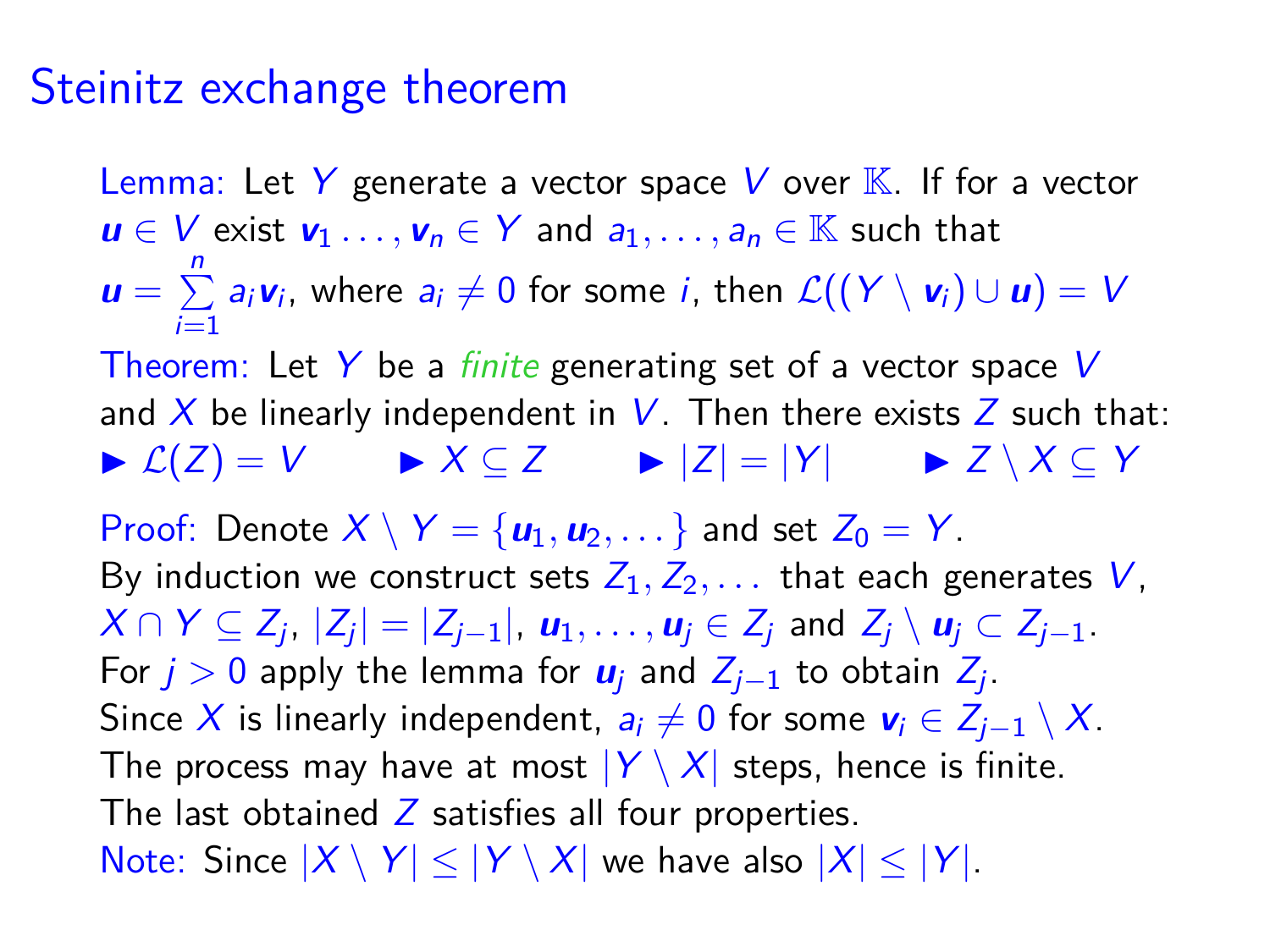#### The exchange theorem — an example in  $V=\mathbb{Z}_2^4$ 2

Given a linearly independent set  $X = \{(1,1,0,0)^T,(1,1,0,1)^T\}$ and a system of generators  $Y = Z_0 =$  $\{(1,0,0,0)^T, (0,1,0,0)^T, (0,0,1,0)^T, (0,0,0,1)^T, (1,1,1,1)^T\}.$ 

 $1. \hspace{2mm} \text{We express e.g.:} \hspace{2mm} \bm{(1,1,0,0)^{\textit{T}}} = \bm{(1,0,0,0)^{\textit{T}}} + \bm{(0,1,0,0)^{\textit{T}}}$ and exchange  $(1,0,0,0)^{\mathcal{T}}$  with  $(1,1,0,0)^{\mathcal{T}}$ .

We have  $Z_1 =$  $\{(1,1,0,0)^T, (0,1,0,0)^T, (0,0,1,0)^T, (0,0,0,1)^T, (1,1,1,1)^T\}.$ 

 $2. \hspace{2mm} \textsf{We express e.g.:} \hspace{2mm} (1,1,0,1)^{\textit{T}} = (1,1,0,0)^{\textit{T}} + (0,0,0,1)^{\textit{T}}$ and exchange  $(0,0,0,1)^{\mathsf{T}}$  with  $(1,1,0,1)^{\mathsf{T}}$ .

We have obtained the desired set of generators  $Z_2 = Z =$  $\{(1,1,0,0)^T, (0,1,0,0)^T, (0,0,1,0)^T, (1,1,0,1)^T, (1,1,1,1)^T\}$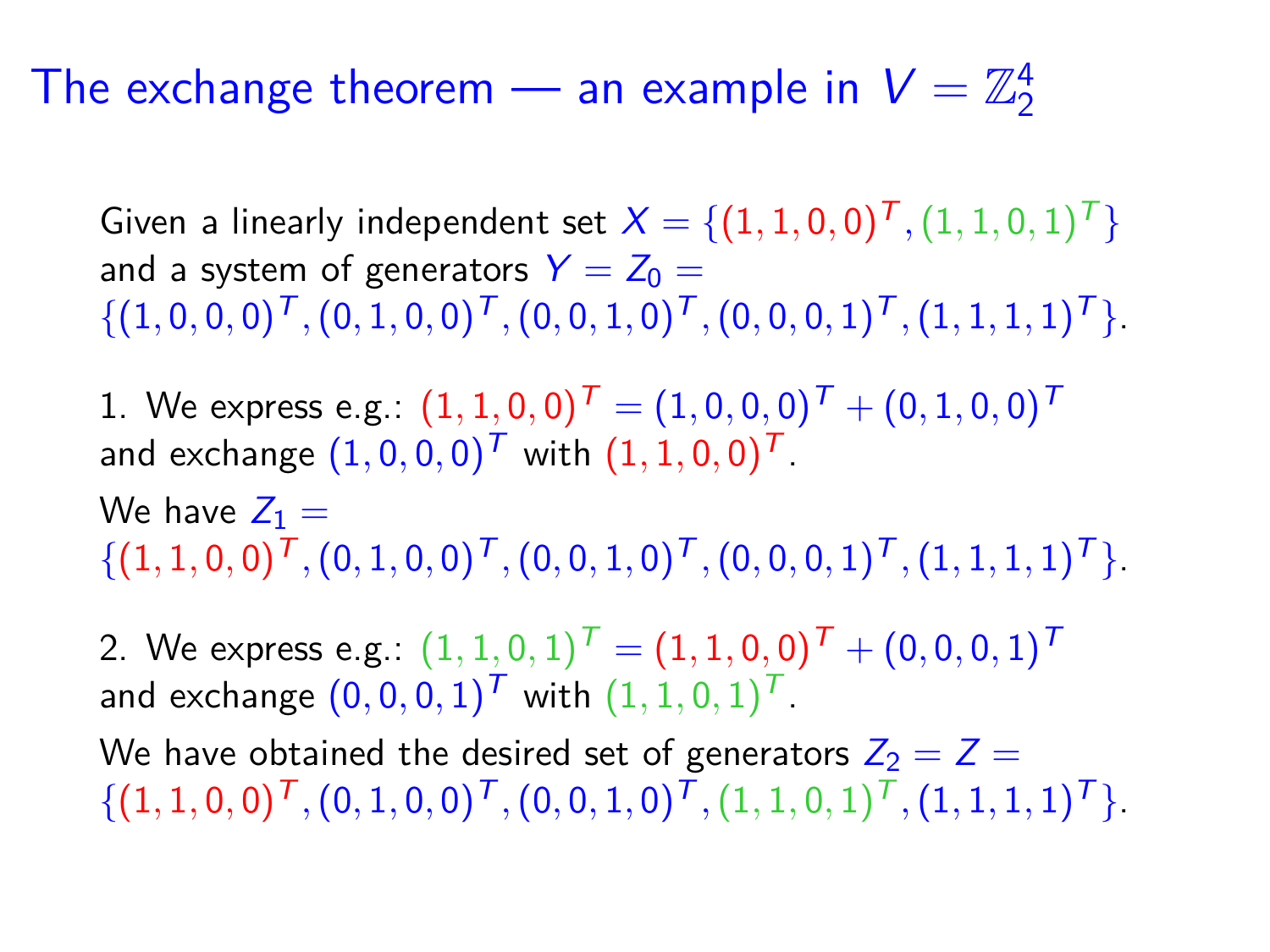#### A bit stronger Steinitz exchange theorem

Theorem: Let  $X$  be a finite linearly independent set in a vector space V and Y be a generating set of V. Then there exists  $Z$  s.t.:  $\triangleright$   $\mathcal{L}(Z) = V$   $\triangleright$   $X \subseteq Z$   $\triangleright$   $|Z| = |Y|$   $\triangleright$   $Z \setminus X \subseteq Y$ 

Proof: By induction on  $|X \setminus Y|$ . If  $X \setminus Y = \emptyset$ , then  $Z = Y$ . Choose any  $u \in X \setminus Y$  and set  $X' = X \setminus u$ .

As the set  $X'$  is linearly independent and  $|X' \setminus Y| < |X \setminus Y|,$ by induction hypothesis there exists  $Z'$  for  $X'$  and Y such that:  $\triangleright$   $\mathcal{L}(Z') = V \rightarrow X' \subseteq Z' \rightarrow |Z'| = |Y| \rightarrow Z' \setminus X' \subseteq Y$ Apply exchange lemma for **u** and  $Z' = {\bf v}_1 \dots, {\bf v}_n$ . Since X is linearly independent,  $a_i \neq 0$  for some  $\mathbf{v}_i \in \mathsf{Z}' \setminus \mathsf{X}.$ Then  $Z = Z' \cup u \setminus v_i$  satisfies all four properties.

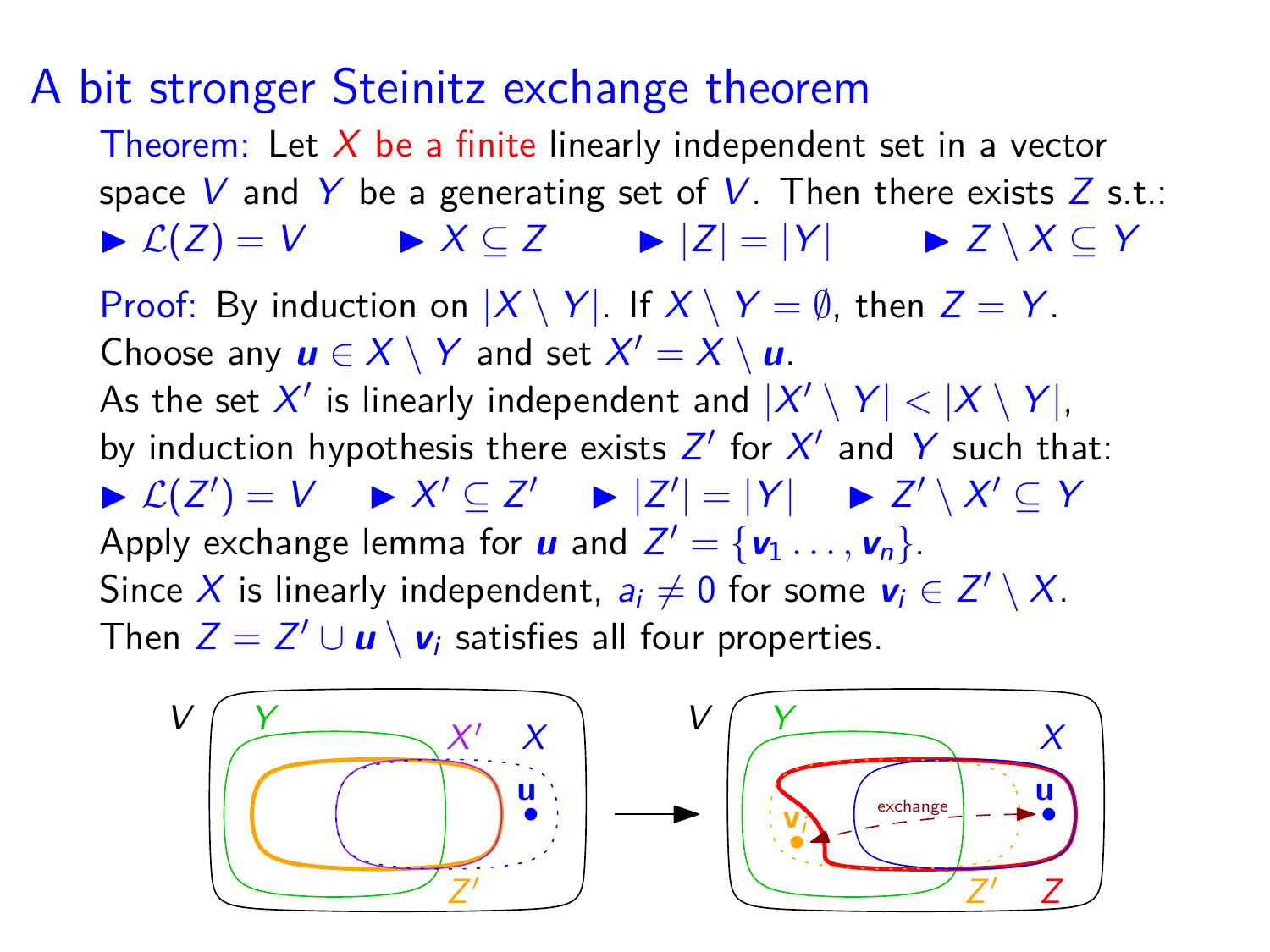# **Consequences**

Theorem: Let Y be a *finite* generating set of a vector space V and X be linearly independent in V. Then there exists  $Z$  such that:  $\triangleright$   $\mathcal{L}(Z) = V$   $\triangleright$   $X \subseteq Z$   $\triangleright$   $|Z| = |Y|$   $\triangleright$   $Z \setminus X \subseteq Y$ 

Corollary: If a vector space is finitely generated then any linearly independent set can be extended to a basis.

Corollary: If a vector space is finitely generated then all its bases have the same cardinality.

Proof: Consider bases  $X, Y$  of  $V$  then:

X independent, Y generates  $V \Rightarrow |X| \le |Y|$ )  $\Rightarrow$   $|Y| = |X|$ 

Y independent, X generates  $V \Rightarrow |Y| \le |X|$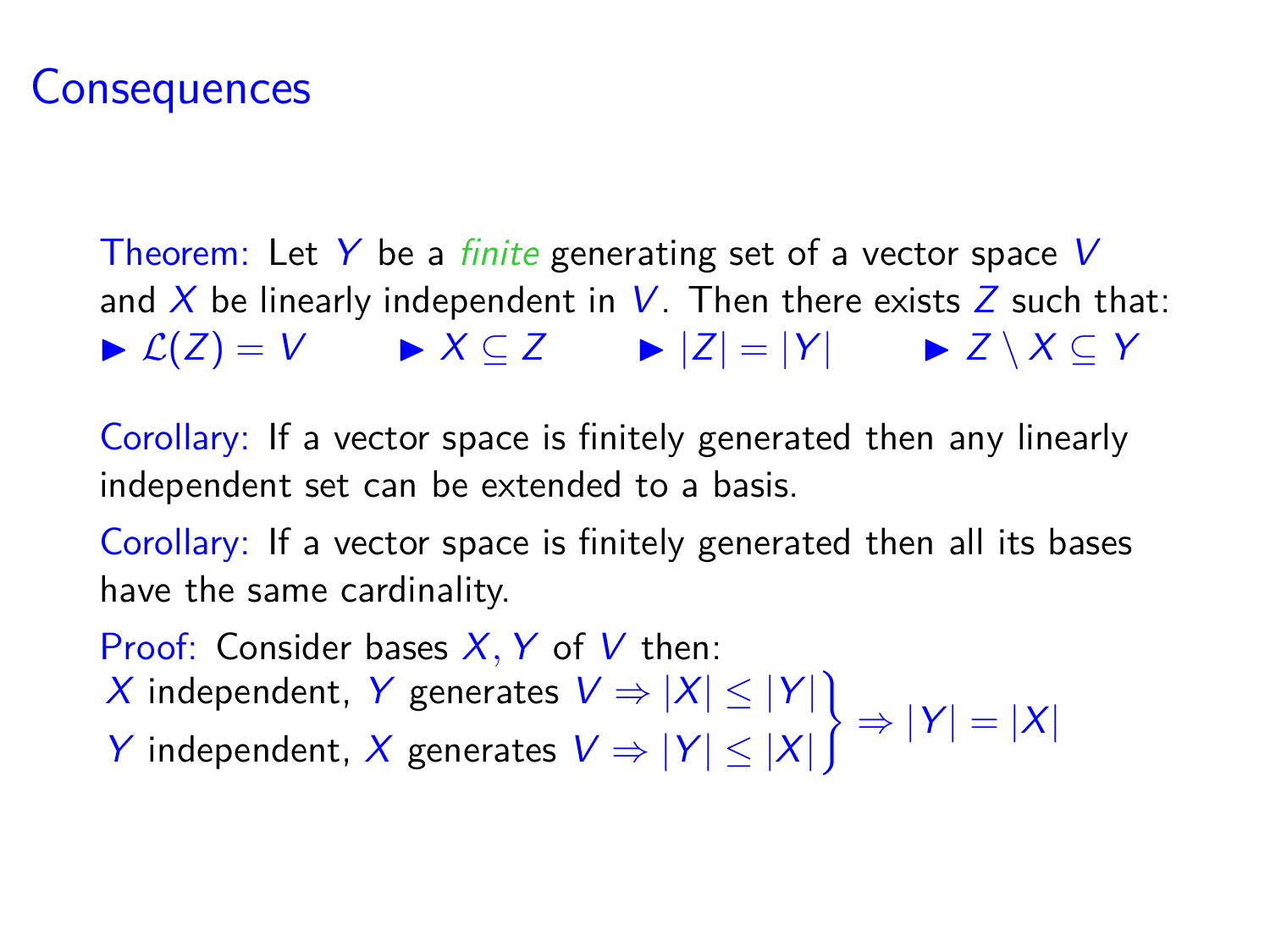# **Dimension**

Definition: If a vector space  $V$  is finitely generated, then its dimension  $\dim(V)$  is the cardinality of any of its bases.

Examples:

- $\blacktriangleright$  dim( $\mathbb{K}^n$ ) = n
- $\blacktriangleright$  dim( $\mathcal{R}(\blacktriangleleft)$ ) = rank( $\blacktriangleleft)$ )

 $\triangleright$  The vector space of real polynomials of degree at most n has dimension  $n + 1$ .

Observation: If V is a subspace of a finitely generated space  $W$ then dim( $V$ )  $\leq$  dim( $W$ )

Proof: A basis of V is linearly independent in W and can be extended to a basis of W